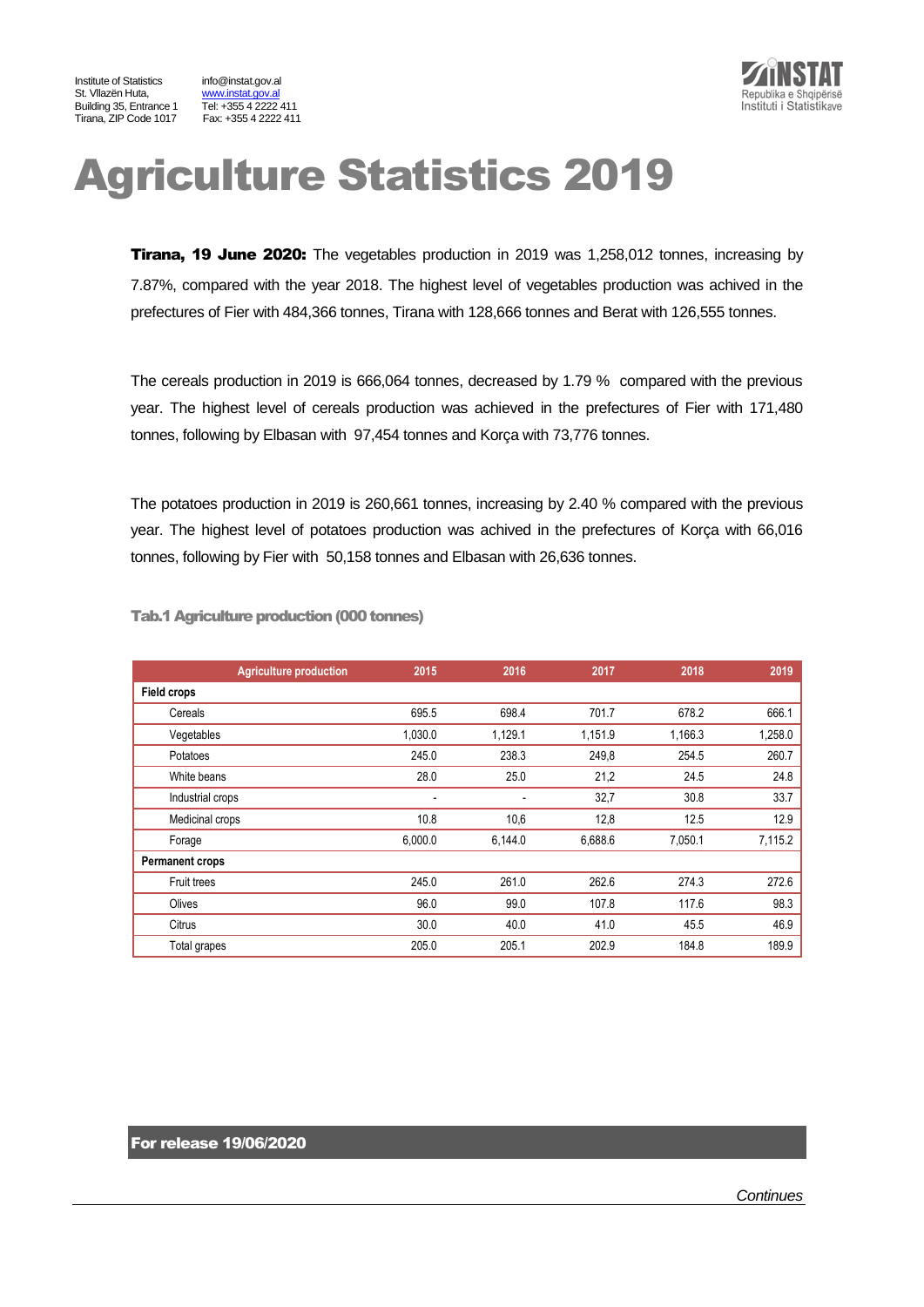

**Fig. 1 Production of cereals, vegetables and potatoes (thousand tonnes)**

Vegetable production time series has shown growing trend, where fresh vegetables have the most noticeable growth, due to production in greenhouses, followed by melons and dried vegetables.



Fig. 2 Vegetables production, time series (thousand tonnes)

Fresh vegetables represent 66.19 % of total vegetables followed by melons with 23.88% and dried vegetables with 9.93%.

*For more information, visit INSTAT webpage:* http://www.instat.gov.al/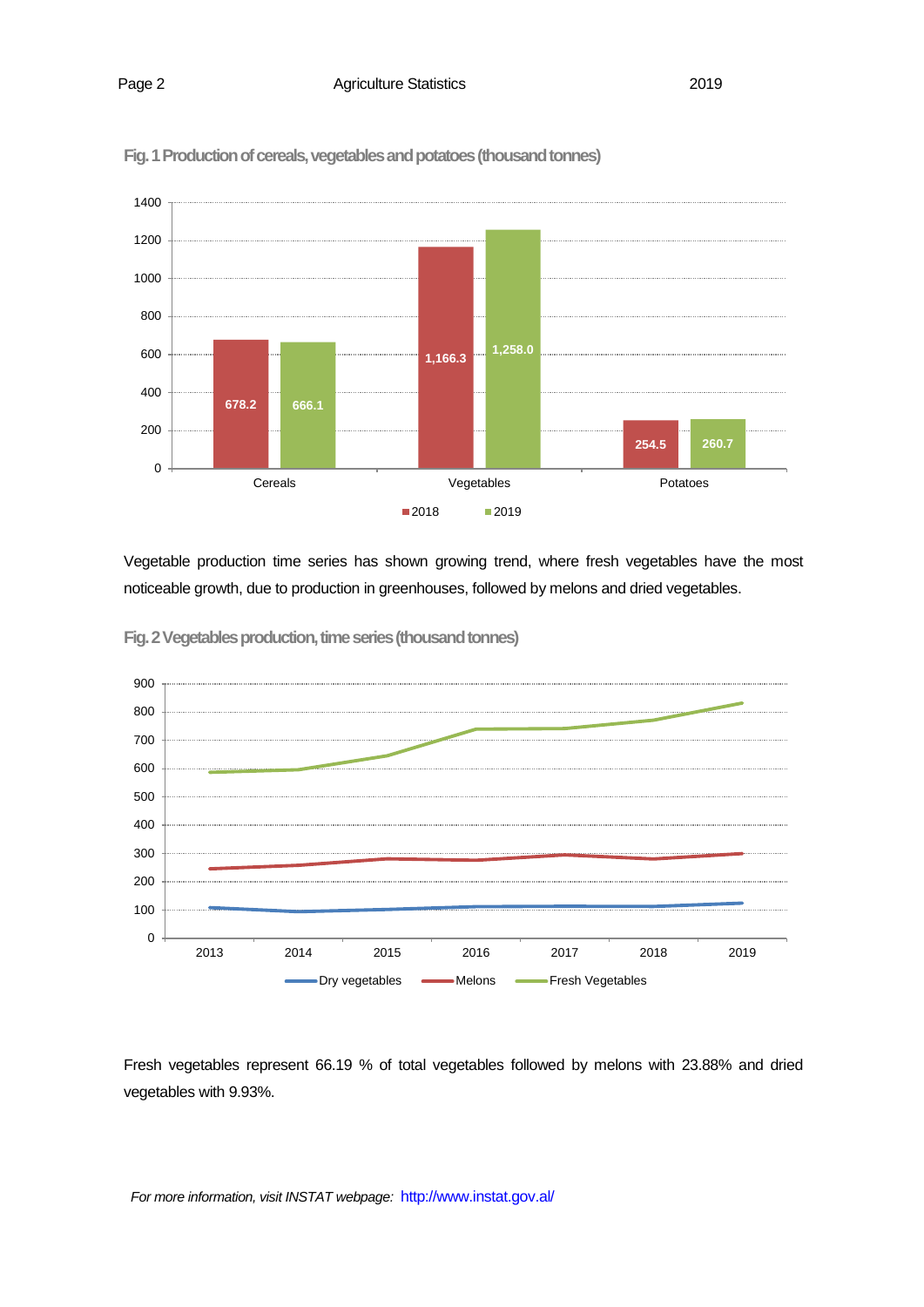



**Fresh Vegetables Dry vegetables Melons** 

Fresh vegetables production in 2019 was 832,732 tonnes, inceasing by 7.91%, compared with the year 2018. In the group of fresh vegetables, the most representative crops are tomatoes with 35.99%, cucumbers with 15.21% and peppers 10.21%. In dried vegetables, dry onions represent 87.59% of total production, while in the production of melons, watermelon represents 86.45% of the production.

Vegetable production in greenhouses represents 21.35 % of total vegetable production. Greenhouse vegetable production in 2019 increased by 5.56 % compared to the previous year.



**Fig. 4 Production of permanent crops, time series (thousand tonnes)** 

The production of permanent crops is represented by the production of fruit trees, olives, citrus and grapes.

*For more information, visit INSTAT webpage:* http://www.instat.gov.al/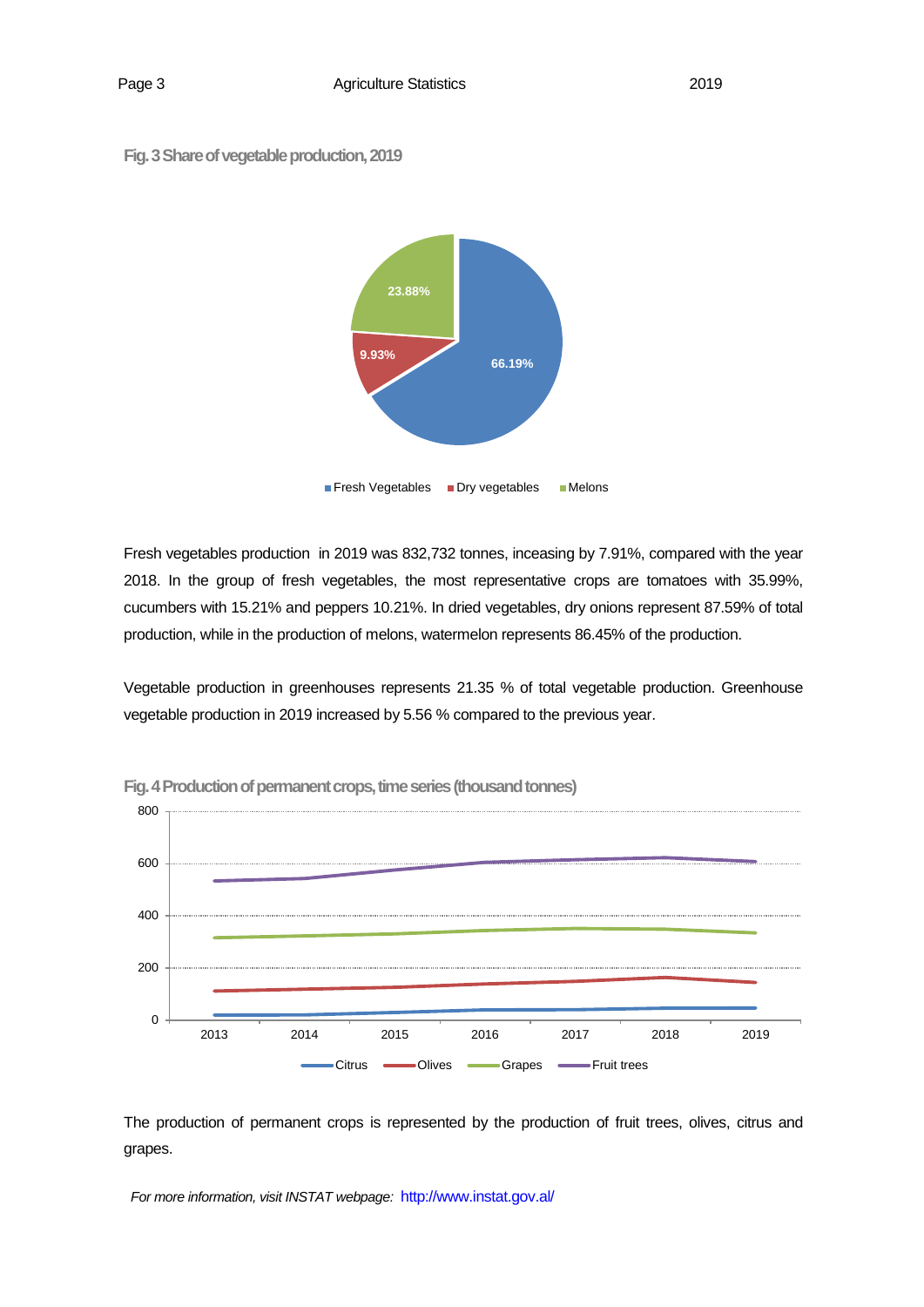Fruit trees production in 2019 is 272,643 tonnes, decreasing with 0.62% compared to the previous year. The highest level of production was reached in the prefecture of Korça with 83,555 tonness, followed by the prefectures of Elbasan with 37,027 tonnes and Fier with 32,634 tonnes.

In 2019, were produced 98,313 tonnes of olives, decreasing with 16.38 % compared to the previous year. The highest level of olive production was reached in the prefecture of Fier with 31,363 tonnes, followed by the prefectures of Vlora with 18,364 tonnes and Elbasan with 17,561 tonnes. Olives for oil represent 88.91% of total olive production and olives for table 11.09 %.

Pome fruits group is represented by apples with 84.83 %, while the largest category in the stone fruits group, is represented by plums with 47.94 %, followed by peaches 23.29 % and cherries with 23.05%. In the subtropical fruits, the major group is represented by figs with 51.99 %, followed by pomegranates with 14.87 %, while in the group of nuts, the maincategory is occupied by nuts with 43.65 %, followed by chestnuts with 41.17%.



Fig. 5 Share of fruit trees production, 2019

The citrus production in year 2019 was 46,882 tonnes, increasing with 3.04 % compared with the previous year. The highest level of citrus production was achieved in the prefecture of Vlora with 31,774 tonnes.

In 2019, grape production is 189,904 tonnes, increasing with 2.67%, compared with the previous year. To the total grape production, 40.0 5% is represented by grape production from pergolas and 59.95 % by grape production from vineyards.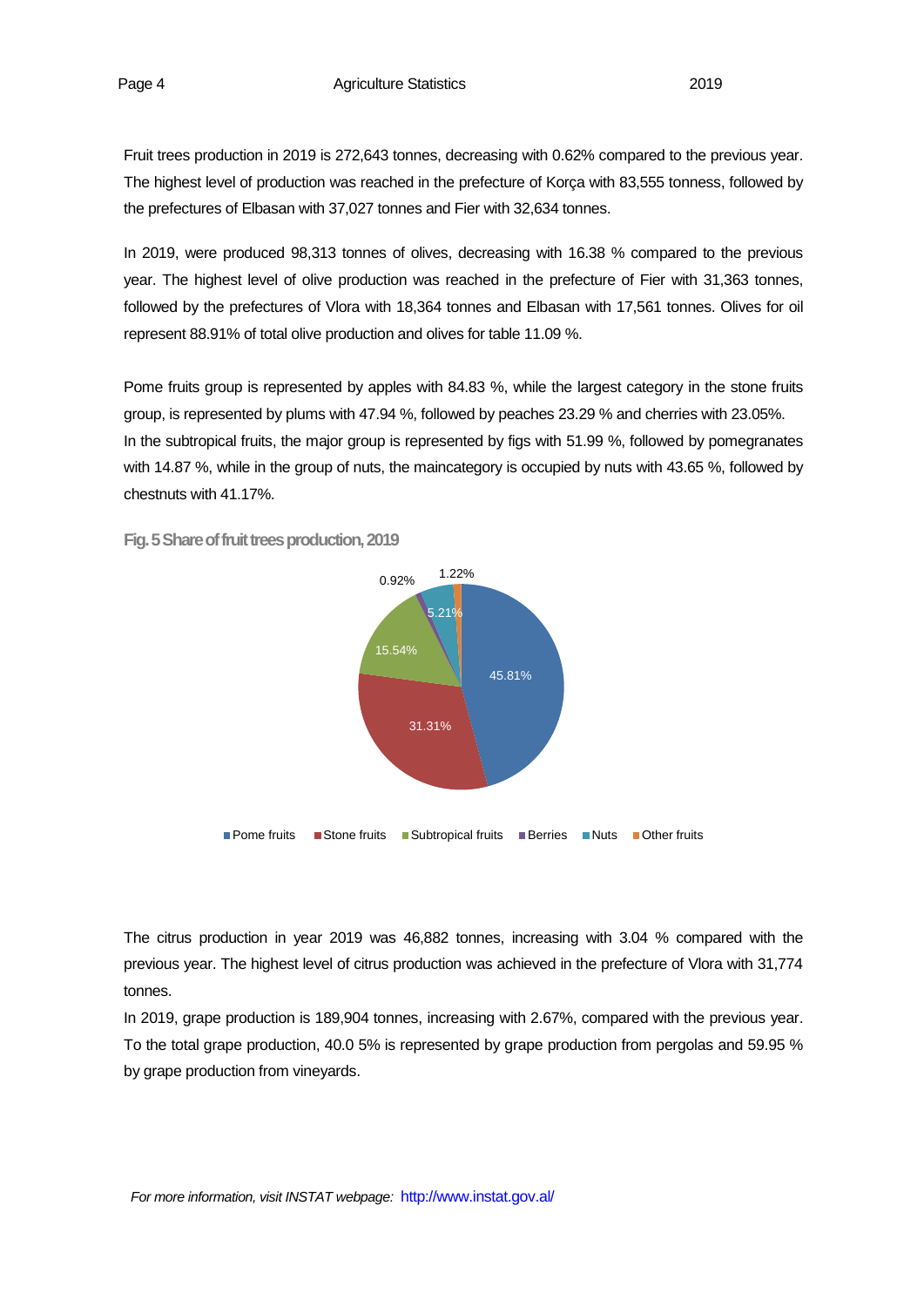## Methodology

Agriculture statistics 2019 are produced in base of administrative data , colected from Ministry of Agriculture and Rural Development. Lagal bases for these data is Official Statistica National Program 2017 - 2021, as well as Eu Regulation No. 543/2009 for 'Annual Crop Statistics' and Reg. No. 1337/2011 on 'Permanent Crop Statistics'.

Information is collected in field by experts of extension services in all country. These experts collect data directly from farmers. Harvested production means production including on-holding losses and wastage, quantities consumed directly on the farm and marketed quantities. Crop statistics represented by annual data as: cultivated area, production area for permanent crops, production and yield.

The data for the yields of productions are collected from the most representative farms in commune level. The data collected are sent to the Ministry of Agriculture and Rural Development where the specialists of crop production do the estimations comparing the data collected from the field with the data of the farms during the previous years.

#### **Definition**

**"Agricultural Holding"** is a single unit, both technically and economically, not necessary continuous parcels of agriculture and livestock production which has a single management by one person or group of persons and which undertakes agricultural activities, for crop and animal production.

### **Arable land**

Arable land is (ploughed or tilled) regularly, generally under a system of crop rotation. Crop rotation is the practice of alternating annual crops grown on a specific field in a planned pattern or sequence in successive crop years. Normally the crops are changed annually, but they can also be multi-annual (alfalfa). To distinguish arable land from permanent crops or permanent grassland, a threshold of five years is used. The area cultivated with field plants is the area planted with these kinds of plants in a given agricultural year. Here we speak of an area with main crops (primary). The main crops normally have a greater economic value than the other cultures and occupy the land in the most part of the year. The main crops are wheat, spring crops like the grain maize, potatoes, the legume, industrial plants, the alfalfa, etc.

#### **Permanent crops**

Area with permanent crops is area with fruit trees (pome fruit, stone fruits, subtropical, nuts, etc) olives, citrus, pergola and vineyards. Here are included only area with permanent crops in blocks.